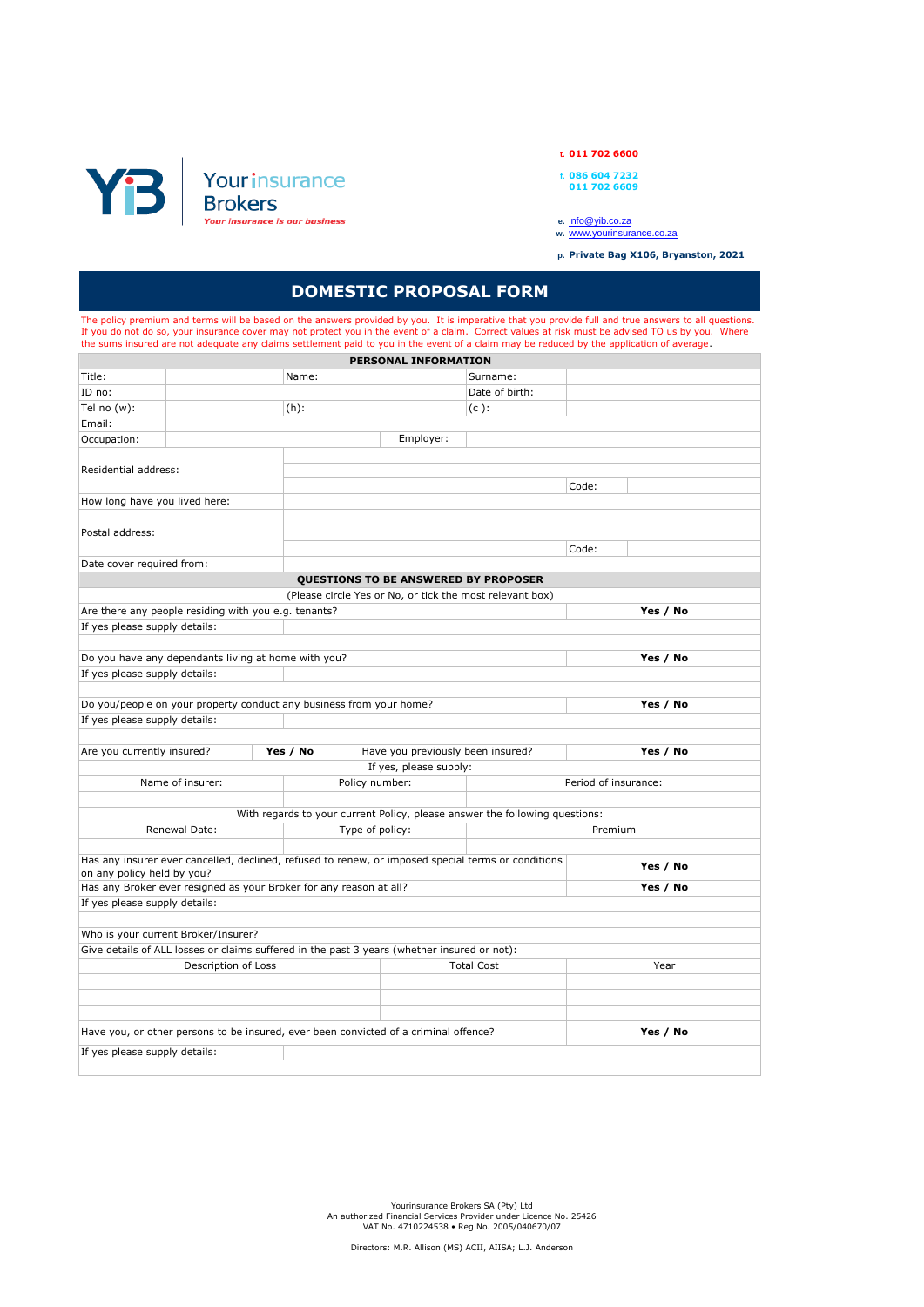| <b>BUILDINGS SECTION</b>                                                                                                                    |                                                                            |           |               |      |            |  |                                                                |          |                                                                                                                                       |
|---------------------------------------------------------------------------------------------------------------------------------------------|----------------------------------------------------------------------------|-----------|---------------|------|------------|--|----------------------------------------------------------------|----------|---------------------------------------------------------------------------------------------------------------------------------------|
| Buildings of the private residence, fixtures and fittings, outbuildings, structure or fabric of swimming pool, walls, gates and fences. The |                                                                            |           |               |      |            |  |                                                                |          |                                                                                                                                       |
|                                                                                                                                             |                                                                            |           |               |      |            |  |                                                                |          | Sums Insured should represent the full rebuilding cost of the entire property, excluding the land. Aspects such as rubble removal and |
|                                                                                                                                             | professional fees required for the rebuilding should be included.          |           |               |      |            |  |                                                                |          |                                                                                                                                       |
|                                                                                                                                             |                                                                            |           |               |      |            |  | (Please circle Yes or No, or tick the most relevant box)       |          |                                                                                                                                       |
|                                                                                                                                             | Situation of building/Address                                              |           |               |      |            |  |                                                                |          |                                                                                                                                       |
|                                                                                                                                             | Code:                                                                      |           |               |      |            |  |                                                                |          |                                                                                                                                       |
|                                                                                                                                             |                                                                            | Property: |               |      |            |  |                                                                |          |                                                                                                                                       |
| Rebuild Value of:                                                                                                                           |                                                                            |           | Outbuildings: |      |            |  |                                                                |          |                                                                                                                                       |
|                                                                                                                                             |                                                                            | Lapa's:   |               |      |            |  |                                                                |          |                                                                                                                                       |
|                                                                                                                                             |                                                                            | Thatch:   |               |      |            |  |                                                                |          |                                                                                                                                       |
| Occupied by you as the:                                                                                                                     |                                                                            |           | Tenant        |      |            |  | Owner                                                          |          |                                                                                                                                       |
| Have the buildings been valued?                                                                                                             |                                                                            |           |               |      |            |  |                                                                |          | Yes / No                                                                                                                              |
| If yes, date and valuator?                                                                                                                  |                                                                            |           |               |      |            |  |                                                                |          |                                                                                                                                       |
| Occupied as:                                                                                                                                |                                                                            |           | Townhouse     |      |            |  | Private House                                                  |          |                                                                                                                                       |
|                                                                                                                                             |                                                                            |           |               | Flat |            |  | Other                                                          |          |                                                                                                                                       |
| If other, please specify:                                                                                                                   |                                                                            |           |               |      |            |  |                                                                |          |                                                                                                                                       |
| <b>Construction of building</b>                                                                                                             |                                                                            |           |               |      |            |  |                                                                |          |                                                                                                                                       |
| Walls:                                                                                                                                      | Standard                                                                   |           |               |      | Face-brick |  |                                                                | Other    |                                                                                                                                       |
| If other, please specify:                                                                                                                   |                                                                            |           |               |      |            |  |                                                                |          |                                                                                                                                       |
| Roof:                                                                                                                                       | Slate                                                                      |           | Thatch        |      | Cement     |  | Tile                                                           | Asbestos |                                                                                                                                       |
|                                                                                                                                             |                                                                            |           |               |      |            |  | Construction of outbuildings / extensions / lapas / zozo huts: |          |                                                                                                                                       |
| Walls:                                                                                                                                      | Standard                                                                   |           |               |      | Face-brick |  |                                                                | Other    |                                                                                                                                       |
| If other, please specify:                                                                                                                   |                                                                            |           |               |      |            |  |                                                                |          |                                                                                                                                       |
| Roof:                                                                                                                                       | Slate                                                                      |           | Thatch        |      | Cement     |  | <b>Tile</b>                                                    | Asbestos |                                                                                                                                       |
| If the property has a thatch lapa / pool house, what is the square meterage?                                                                |                                                                            |           |               |      |            |  |                                                                |          |                                                                                                                                       |
| How many meters from the main house is the lapa / pool house ?                                                                              |                                                                            |           |               |      |            |  |                                                                |          |                                                                                                                                       |
| Will the residence be unoccupied for a period longer than 60 days in any one calendar year?<br>Yes / No                                     |                                                                            |           |               |      |            |  |                                                                |          |                                                                                                                                       |
| If yes, please full supply details and number of days:                                                                                      |                                                                            |           |               |      |            |  |                                                                |          |                                                                                                                                       |
|                                                                                                                                             | Is the building/home undergoing any renovations at the moment?<br>Yes / No |           |               |      |            |  |                                                                |          |                                                                                                                                       |
|                                                                                                                                             | Is there fire-fighting equipment on the property?<br>Yes / No              |           |               |      |            |  |                                                                |          |                                                                                                                                       |
| Does the home have a pool?<br>Yes / No                                                                                                      |                                                                            |           |               |      |            |  |                                                                |          |                                                                                                                                       |
| <b>PLEASE NOTE:</b>                                                                                                                         |                                                                            |           |               |      |            |  |                                                                |          |                                                                                                                                       |
| The Sum Insured for Buildings is subject to the Average Clause which means that in the event of a claim, you are found to be                |                                                                            |           |               |      |            |  |                                                                |          |                                                                                                                                       |
| underinsured, you will be paid out proportionately less than the claimed amount                                                             |                                                                            |           |               |      |            |  |                                                                |          |                                                                                                                                       |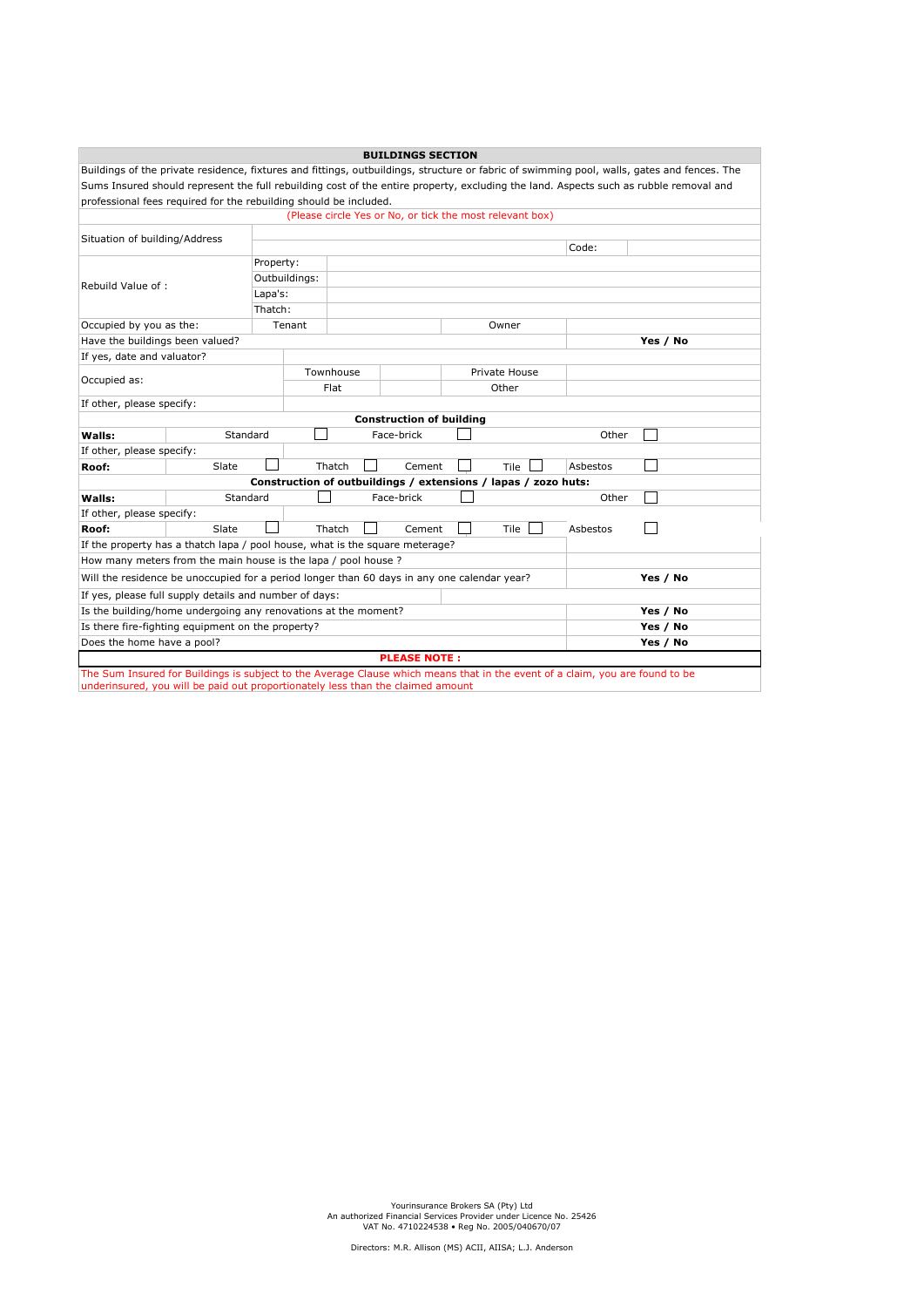| <b>CONTENTS SECTION</b>                                                                                                                    |                                                                                                                                                       |        |                                      |  |                                                          |          |          |  |  |
|--------------------------------------------------------------------------------------------------------------------------------------------|-------------------------------------------------------------------------------------------------------------------------------------------------------|--------|--------------------------------------|--|----------------------------------------------------------|----------|----------|--|--|
| Primarily here, your Sum Insured should be representative of the New Replacement Value. Remember to include all contents, including        |                                                                                                                                                       |        |                                      |  |                                                          |          |          |  |  |
| linen, cutlery, clothing items, DVD's & CD's, ornaments etc. We have Inventory forms available to assist you in calculating a more         |                                                                                                                                                       |        |                                      |  |                                                          |          |          |  |  |
| accurate Sum Insured for this section and strongly recommend that you make use of it.                                                      |                                                                                                                                                       |        |                                      |  |                                                          |          |          |  |  |
|                                                                                                                                            |                                                                                                                                                       |        |                                      |  | (Please circle Yes or No, or tick the most relevant box) |          |          |  |  |
| Address:                                                                                                                                   |                                                                                                                                                       |        |                                      |  |                                                          |          |          |  |  |
|                                                                                                                                            |                                                                                                                                                       |        |                                      |  |                                                          | Code:    |          |  |  |
| Replacement Value (new for old) :                                                                                                          |                                                                                                                                                       |        |                                      |  |                                                          |          |          |  |  |
|                                                                                                                                            |                                                                                                                                                       |        |                                      |  |                                                          |          |          |  |  |
| Occupied by you as the:                                                                                                                    | Tenant                                                                                                                                                |        |                                      |  | Owner                                                    |          |          |  |  |
|                                                                                                                                            |                                                                                                                                                       |        | <b>Construction of building</b>      |  |                                                          |          |          |  |  |
| Standard<br>Walls:                                                                                                                         |                                                                                                                                                       |        | Face-brick                           |  |                                                          | Other    |          |  |  |
| If other, please specify:                                                                                                                  |                                                                                                                                                       |        |                                      |  |                                                          |          |          |  |  |
| Slate<br>Roof:                                                                                                                             |                                                                                                                                                       | Thatch | Cement                               |  | Tile                                                     | Asbestos |          |  |  |
|                                                                                                                                            | Construction of outbuildings / extensions / lapas / zozo:                                                                                             |        |                                      |  |                                                          |          |          |  |  |
| Standard<br>Face-brick<br>Other<br>Walls:                                                                                                  |                                                                                                                                                       |        |                                      |  |                                                          |          |          |  |  |
| If other, please specify:                                                                                                                  |                                                                                                                                                       |        |                                      |  |                                                          |          |          |  |  |
| Slate<br>Roof:                                                                                                                             |                                                                                                                                                       | Thatch | Cement                               |  | Tile                                                     | Asbestos |          |  |  |
| If the property has a thatch lapa / pool house, what is the square meterage?                                                               |                                                                                                                                                       |        |                                      |  |                                                          |          |          |  |  |
| How many meters from the main house is the lapa / pool house / zozo?                                                                       |                                                                                                                                                       |        |                                      |  |                                                          |          |          |  |  |
| Sum Insured required for goods kept in thatch lapa / pool house / zozo                                                                     |                                                                                                                                                       |        |                                      |  |                                                          |          |          |  |  |
| Will the residence be unoccupied for a period longer than 60 days in any one calendar year?                                                |                                                                                                                                                       |        |                                      |  |                                                          |          | Yes / No |  |  |
| If yes, please full supply details and number of days:                                                                                     |                                                                                                                                                       |        |                                      |  |                                                          |          |          |  |  |
|                                                                                                                                            |                                                                                                                                                       |        | Is the home within a 1 km radius of: |  |                                                          |          |          |  |  |
| In an industrial area                                                                                                                      | Yes / No                                                                                                                                              |        | an informal settlement               |  |                                                          |          | Yes / No |  |  |
| On a plot or smallholding                                                                                                                  | Yes / No                                                                                                                                              |        |                                      |  |                                                          |          | Yes / No |  |  |
|                                                                                                                                            |                                                                                                                                                       |        | a construction site/s                |  |                                                          |          |          |  |  |
| Currently being developed                                                                                                                  | Yes /<br>No                                                                                                                                           |        | a park                               |  |                                                          |          | Yes / No |  |  |
| Regularly left unattended                                                                                                                  | Yes / No                                                                                                                                              |        | a highway                            |  |                                                          |          | Yes / No |  |  |
| In a secure complex                                                                                                                        | Yes /<br>No                                                                                                                                           |        | a railway station                    |  |                                                          |          | Yes / No |  |  |
| a retail area                                                                                                                              | Yes /<br>No                                                                                                                                           |        | a sports facility                    |  |                                                          |          | Yes / No |  |  |
| Other                                                                                                                                      | Yes / No                                                                                                                                              |        | vacant ground                        |  |                                                          |          | Yes / No |  |  |
|                                                                                                                                            |                                                                                                                                                       |        |                                      |  |                                                          |          |          |  |  |
| Are there lightning protection plugs fitted in the home?                                                                                   |                                                                                                                                                       |        |                                      |  |                                                          |          | Yes / No |  |  |
| Are there any other types of lightning protection?                                                                                         |                                                                                                                                                       |        |                                      |  |                                                          |          | Yes / No |  |  |
| Do you have a lightning conductor?                                                                                                         |                                                                                                                                                       |        |                                      |  |                                                          |          | Yes / No |  |  |
| Does the home have a perimeter wall or fence?                                                                                              |                                                                                                                                                       |        |                                      |  |                                                          |          | Yes / No |  |  |
| How high is the perimeter wall / fence?                                                                                                    |                                                                                                                                                       |        |                                      |  |                                                          |          |          |  |  |
| Does the perimeter wall have an Electric Fence?                                                                                            |                                                                                                                                                       |        |                                      |  |                                                          |          | Yes / No |  |  |
| Are all external doors fitted with security gates?                                                                                         |                                                                                                                                                       |        |                                      |  |                                                          |          | Yes / No |  |  |
| Are all opening windows fitted with burglar bars?                                                                                          |                                                                                                                                                       |        |                                      |  |                                                          |          | Yes / No |  |  |
| Are all louvre windows fitted with burglar bars?                                                                                           |                                                                                                                                                       |        |                                      |  |                                                          |          | Yes / No |  |  |
| Are all non opening windows fitted with burglar bars?                                                                                      |                                                                                                                                                       |        |                                      |  |                                                          |          | Yes / No |  |  |
| Do you have a fully operational burglar alarm system ?                                                                                     |                                                                                                                                                       |        |                                      |  |                                                          |          | Yes / No |  |  |
| If yes, through which company?                                                                                                             |                                                                                                                                                       |        |                                      |  |                                                          |          |          |  |  |
| Is the alarm system linked to Armed Response?                                                                                              |                                                                                                                                                       |        |                                      |  |                                                          |          | Yes / No |  |  |
|                                                                                                                                            |                                                                                                                                                       |        |                                      |  |                                                          |          |          |  |  |
| Is there fire-fighting equipment on the property?                                                                                          |                                                                                                                                                       |        |                                      |  |                                                          |          | Yes / No |  |  |
| Does the home have a pool?                                                                                                                 |                                                                                                                                                       |        |                                      |  |                                                          |          | Yes / No |  |  |
| <b>Security Complex Questionaire</b>                                                                                                       |                                                                                                                                                       |        |                                      |  |                                                          |          |          |  |  |
| (please complete in addition to the above)                                                                                                 |                                                                                                                                                       |        |                                      |  |                                                          |          |          |  |  |
|                                                                                                                                            | Is there 24 hour access control to the complex?<br>Yes / No<br>Please describe access control e.g. Manned by security guard, remote control, phone in |        |                                      |  |                                                          |          |          |  |  |
|                                                                                                                                            |                                                                                                                                                       |        |                                      |  |                                                          |          |          |  |  |
|                                                                                                                                            |                                                                                                                                                       |        |                                      |  |                                                          |          |          |  |  |
| Is the perimeter wall a minimum of 1.8m high with electric fencing alarmed and armed to 24 hour<br>Yes / No<br>armed response / guardhouse |                                                                                                                                                       |        |                                      |  |                                                          |          |          |  |  |
| <b>PLEASE NOTE:</b>                                                                                                                        |                                                                                                                                                       |        |                                      |  |                                                          |          |          |  |  |
| If you have any items of value e.g. Persians, sculptures, artwork/paintings, gems or jewellery valued at more than one third of the Sum    |                                                                                                                                                       |        |                                      |  |                                                          |          |          |  |  |
| Insured for contents, we should be advised and the policy endorsed accordingly.                                                            |                                                                                                                                                       |        |                                      |  |                                                          |          |          |  |  |
| A safe which has been bolted to a wall or floor is compulsory for firearms, stamp or coin collections, gems and valuable jewellery not     |                                                                                                                                                       |        |                                      |  |                                                          |          |          |  |  |
| worn. Laptops and Personal Computers should be specified. If computers are used for business reasons, they should be insured under a       |                                                                                                                                                       |        |                                      |  |                                                          |          |          |  |  |
| Business Policy or the Policy endorsed to indicate work from home.                                                                         |                                                                                                                                                       |        |                                      |  |                                                          |          |          |  |  |
| The Sum Insured for the contents is subject to the Average Clause which means that in the event of a claim, you are found to be            |                                                                                                                                                       |        |                                      |  |                                                          |          |          |  |  |
| underinsured, you will be paid out proportionately less than the claimed amount                                                            |                                                                                                                                                       |        |                                      |  |                                                          |          |          |  |  |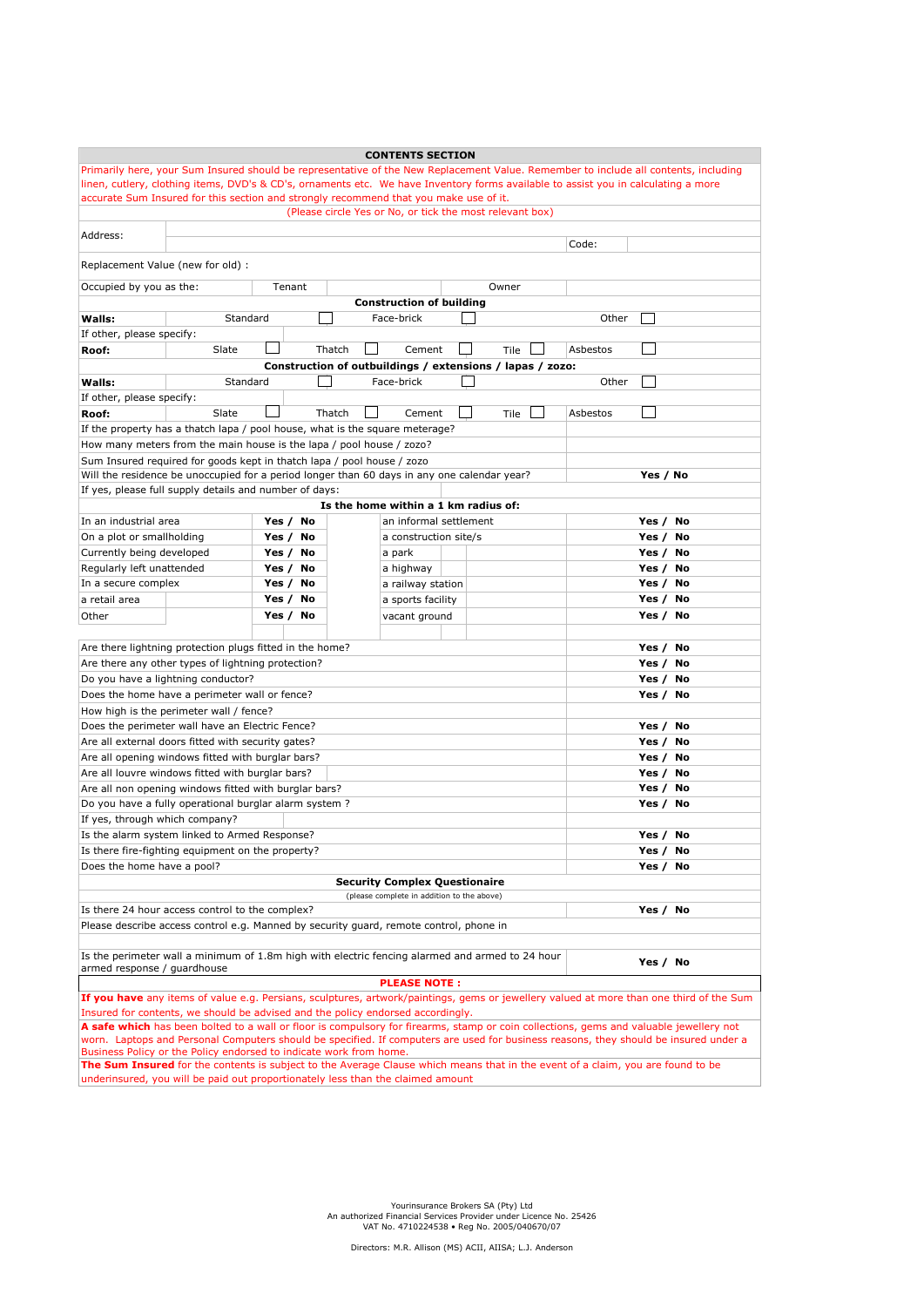|                                                                                                                                      |                                                                                                                                                                                      | <b>ALL RISKS SECTION</b>                                 |  |                                                                                                                                        |  |  |  |  |
|--------------------------------------------------------------------------------------------------------------------------------------|--------------------------------------------------------------------------------------------------------------------------------------------------------------------------------------|----------------------------------------------------------|--|----------------------------------------------------------------------------------------------------------------------------------------|--|--|--|--|
| Provides cover for items whilst away from the home. Certain items are not covered under the Unspecified All Risks Sum insured        |                                                                                                                                                                                      |                                                          |  |                                                                                                                                        |  |  |  |  |
| e.g. furs, cell phones, sporting equipment, musical instruments, firearms, spectacles, sunglasses, cameras, video cameras, or other  |                                                                                                                                                                                      |                                                          |  |                                                                                                                                        |  |  |  |  |
|                                                                                                                                      | portable appliances such as CD players, CD's, DVD's or DVD players, laptops (please ask us if you are unsure).                                                                       |                                                          |  |                                                                                                                                        |  |  |  |  |
| limit R10 000):                                                                                                                      | Unspecified All Risks sum insured required (min. R5 000) -<br>this covers wearing apparel and personal effects (Limit any<br>one item - 20% of the Sum Insured - maximum single item | R                                                        |  |                                                                                                                                        |  |  |  |  |
|                                                                                                                                      |                                                                                                                                                                                      | <b>SPECIFIED ALL RISKS SECTION</b>                       |  |                                                                                                                                        |  |  |  |  |
|                                                                                                                                      |                                                                                                                                                                                      | (Please circle Yes or no, or tick the most relevant box) |  |                                                                                                                                        |  |  |  |  |
| Is there a safe at home?                                                                                                             |                                                                                                                                                                                      |                                                          |  | Yes / No                                                                                                                               |  |  |  |  |
| Type:                                                                                                                                |                                                                                                                                                                                      |                                                          |  |                                                                                                                                        |  |  |  |  |
|                                                                                                                                      | Is the safe securely bolted to a wall or floor?                                                                                                                                      |                                                          |  | Yes / No                                                                                                                               |  |  |  |  |
| below.                                                                                                                               | Are there any articles kept in a bank vault that require cover? If yes, please add to the list of items                                                                              |                                                          |  | Yes / No                                                                                                                               |  |  |  |  |
|                                                                                                                                      | Description of item                                                                                                                                                                  | Serial Number                                            |  | Sum Insured                                                                                                                            |  |  |  |  |
| 1                                                                                                                                    |                                                                                                                                                                                      |                                                          |  |                                                                                                                                        |  |  |  |  |
| $\overline{2}$                                                                                                                       |                                                                                                                                                                                      |                                                          |  |                                                                                                                                        |  |  |  |  |
| 3                                                                                                                                    |                                                                                                                                                                                      |                                                          |  |                                                                                                                                        |  |  |  |  |
| $\overline{4}$                                                                                                                       |                                                                                                                                                                                      |                                                          |  |                                                                                                                                        |  |  |  |  |
| 5                                                                                                                                    |                                                                                                                                                                                      |                                                          |  |                                                                                                                                        |  |  |  |  |
| 6                                                                                                                                    |                                                                                                                                                                                      |                                                          |  |                                                                                                                                        |  |  |  |  |
| $\overline{7}$                                                                                                                       |                                                                                                                                                                                      |                                                          |  |                                                                                                                                        |  |  |  |  |
| 8                                                                                                                                    |                                                                                                                                                                                      |                                                          |  |                                                                                                                                        |  |  |  |  |
| 9                                                                                                                                    |                                                                                                                                                                                      |                                                          |  |                                                                                                                                        |  |  |  |  |
| 10                                                                                                                                   |                                                                                                                                                                                      |                                                          |  |                                                                                                                                        |  |  |  |  |
| 11                                                                                                                                   |                                                                                                                                                                                      |                                                          |  |                                                                                                                                        |  |  |  |  |
| 12                                                                                                                                   |                                                                                                                                                                                      |                                                          |  |                                                                                                                                        |  |  |  |  |
| 13                                                                                                                                   |                                                                                                                                                                                      |                                                          |  |                                                                                                                                        |  |  |  |  |
| 14                                                                                                                                   |                                                                                                                                                                                      |                                                          |  |                                                                                                                                        |  |  |  |  |
|                                                                                                                                      |                                                                                                                                                                                      | <b>PLEASE NOTE:</b>                                      |  |                                                                                                                                        |  |  |  |  |
|                                                                                                                                      |                                                                                                                                                                                      |                                                          |  | The Sum Insured value for Specified All Risks is subject to the Average Clause which means that in the event of a claim, you are found |  |  |  |  |
|                                                                                                                                      | to be underinsured, you will be paid out proportionately less than the claimed amount                                                                                                |                                                          |  |                                                                                                                                        |  |  |  |  |
| Valuations supporting jewellery should be supplied at inception of cover and updated every year prior to renewal. Proof of ownership |                                                                                                                                                                                      |                                                          |  |                                                                                                                                        |  |  |  |  |

and loss is always required at the time of a loss. It is therefore advisable to keep records e.g. invoices, valuations etc

| <b>MOTOR SECTION</b>                                                                                                                                           |          |          |  |  |  |  |  |
|----------------------------------------------------------------------------------------------------------------------------------------------------------------|----------|----------|--|--|--|--|--|
| Privately owned motorcars, light delivery vehicles, motorcycles, caravans and trailers.                                                                        |          |          |  |  |  |  |  |
| (Please circle Yes or no, or tick the most relevant box)                                                                                                       |          |          |  |  |  |  |  |
|                                                                                                                                                                |          |          |  |  |  |  |  |
| To your knowledge, are all the persons authorized to drive the insured vehicle(s) free from<br>physical defects (including vision and hearing) in good health? |          | Yes / No |  |  |  |  |  |
| If No please supply details:                                                                                                                                   |          |          |  |  |  |  |  |
| To your knowledge, have you or any person who will normally drive the insured vehicle(s) been<br>convicted of any driving offense?                             | Yes / No |          |  |  |  |  |  |
| If yes please supply full details:                                                                                                                             |          |          |  |  |  |  |  |
|                                                                                                                                                                |          |          |  |  |  |  |  |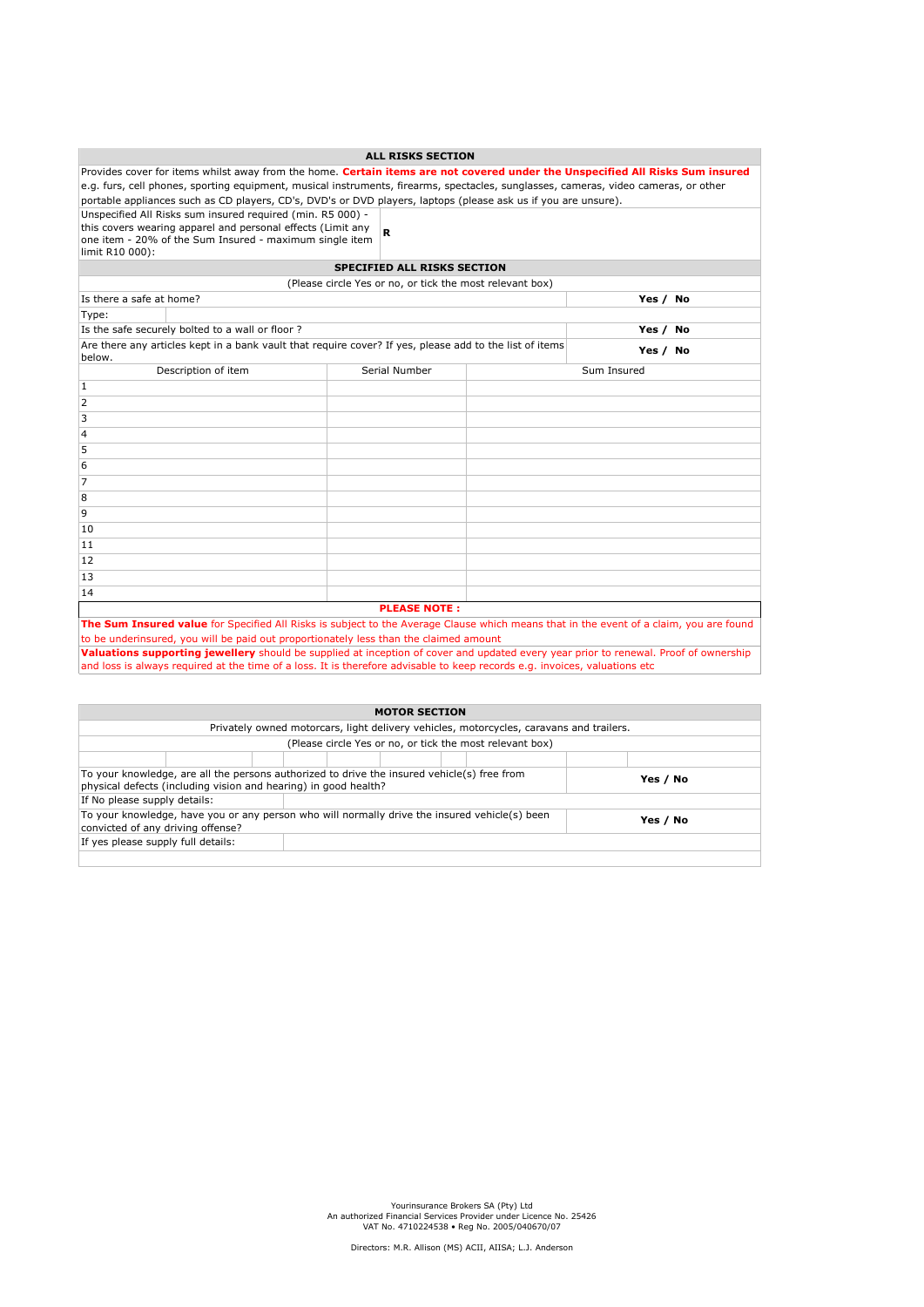|                                                                                                                                         |                                                        |                                | <b>VEHICLE 1</b>      |                                   |                                                                         |                      |  |  |
|-----------------------------------------------------------------------------------------------------------------------------------------|--------------------------------------------------------|--------------------------------|-----------------------|-----------------------------------|-------------------------------------------------------------------------|----------------------|--|--|
| Driver's Name<br>Driver's ID No.                                                                                                        |                                                        |                                |                       |                                   |                                                                         |                      |  |  |
|                                                                                                                                         | FIRST issue date of Drivers License:                   |                                |                       | FIRST issue date of CARD License: |                                                                         |                      |  |  |
| Code of Drivers Licence:                                                                                                                |                                                        |                                |                       |                                   |                                                                         |                      |  |  |
| Registered Owner of vehicle:                                                                                                            |                                                        |                                |                       |                                   |                                                                         |                      |  |  |
| Colour of Vehicle                                                                                                                       |                                                        |                                |                       |                                   | Make and Model (e.g.                                                    |                      |  |  |
|                                                                                                                                         |                                                        |                                |                       |                                   | 1600i/LG/Sport, automatic etc:                                          |                      |  |  |
| Registration Number:                                                                                                                    |                                                        |                                |                       |                                   | Year of Manufacture:                                                    |                      |  |  |
| Engine NO:                                                                                                                              |                                                        |                                |                       |                                   |                                                                         |                      |  |  |
| VIN/Chassis NO:                                                                                                                         |                                                        |                                |                       |                                   |                                                                         |                      |  |  |
|                                                                                                                                         |                                                        |                                | Cover required:       |                                   |                                                                         |                      |  |  |
| Comprehensive                                                                                                                           |                                                        | Third Party fire & theft       |                       |                                   | Third party only                                                        |                      |  |  |
|                                                                                                                                         |                                                        |                                | <b>Vehicle Use:</b>   |                                   |                                                                         |                      |  |  |
| Business (includes seeing clients /<br>going to meetings)                                                                               |                                                        | Private (incl. To & From Work) |                       |                                   | Private Only                                                            |                      |  |  |
|                                                                                                                                         |                                                        |                                |                       |                                   | Security in the vehicle e.g. Immobiliser; Gearlock or Tracking device.: |                      |  |  |
| System e.g. Immobiliser/Tracking device                                                                                                 |                                                        |                                |                       |                                   | Make/model:                                                             |                      |  |  |
|                                                                                                                                         |                                                        |                                |                       |                                   |                                                                         |                      |  |  |
| Details of extras e.g. mags, canopy:                                                                                                    |                                                        |                                |                       |                                   |                                                                         |                      |  |  |
| Make of car radio (if non standard):                                                                                                    |                                                        |                                |                       |                                   |                                                                         |                      |  |  |
| Value of car radio (if non standard):                                                                                                   |                                                        |                                |                       |                                   |                                                                         |                      |  |  |
| <b>Retail Value</b> (if possible please submit dealers invoice for our records):                                                        |                                                        |                                | R                     |                                   |                                                                         |                      |  |  |
| (For vehicles over 10 years old, a valuation from a reputable dealer will be useful)                                                    |                                                        |                                |                       |                                   |                                                                         |                      |  |  |
| If the vehicle will be regularly driven by any persons other than the regular driver mentioned above, please state:                     |                                                        |                                |                       |                                   |                                                                         |                      |  |  |
| Name of driver                                                                                                                          | Occupation                                             | Age                            | Date of Licence       |                                   |                                                                         | Details of accidents |  |  |
|                                                                                                                                         |                                                        |                                |                       |                                   |                                                                         |                      |  |  |
|                                                                                                                                         |                                                        |                                |                       |                                   |                                                                         |                      |  |  |
|                                                                                                                                         |                                                        |                                |                       |                                   |                                                                         |                      |  |  |
|                                                                                                                                         |                                                        |                                |                       |                                   | Where will the vehicle be parked overnight or when not in use?          |                      |  |  |
| Lock up garage                                                                                                                          |                                                        |                                | Behind locked gates   |                                   |                                                                         |                      |  |  |
| Armed/controlled Security Complex                                                                                                       |                                                        |                                | Behind locked carport |                                   |                                                                         |                      |  |  |
| On the street                                                                                                                           |                                                        |                                | Carport               |                                   |                                                                         |                      |  |  |
| Is this vehicle subject to a credit agreement or similar agreement?                                                                     |                                                        |                                |                       |                                   |                                                                         | Yes / No             |  |  |
| If yes, please advise name of Financial Institution & Account No.:                                                                      |                                                        |                                |                       |                                   |                                                                         |                      |  |  |
| Top Up/Credit Shortfall: Covers the outstanding finance charges (where the bank is owed more than the retail value of the vehicle).     |                                                        |                                |                       |                                   |                                                                         | Yes / No             |  |  |
| Do you require Top Up/Credit shortfall for this vehicle?<br>If yes, please advise how much is required:                                 |                                                        |                                |                       | R                                 |                                                                         |                      |  |  |
| (Alternatively, furnish us with a copy of the finance agreement)                                                                        |                                                        |                                |                       |                                   |                                                                         |                      |  |  |
| Car Hire: in the event of a valid claim, you will be allowed the use of a hired vehicle - maximum 45 days                               |                                                        |                                |                       |                                   |                                                                         |                      |  |  |
| Do you require car hire for this vehicle?                                                                                               |                                                        |                                |                       |                                   |                                                                         | Yes / No             |  |  |
| <b>Roadside Assistance:</b>                                                                                                             |                                                        |                                |                       |                                   |                                                                         |                      |  |  |
| Yes / No<br>Do you require Roadside Assist for this vehicle?                                                                            |                                                        |                                |                       |                                   |                                                                         |                      |  |  |
| Flat excess: For an additional 15% of the motor premium we can apply a Nil Basic Excess. Please note the additonal excesses still apply |                                                        |                                |                       |                                   |                                                                         |                      |  |  |
| (age, license & theft)                                                                                                                  |                                                        |                                |                       |                                   |                                                                         |                      |  |  |
| Please note the additional excesses applicable:                                                                                         |                                                        |                                |                       |                                   |                                                                         |                      |  |  |
|                                                                                                                                         | theft where there is no tracking device in the vehicle |                                |                       |                                   |                                                                         |                      |  |  |
| where a tracking device is required by insurers and has not been fitted - within the grace period                                       |                                                        |                                |                       |                                   |                                                                         |                      |  |  |
|                                                                                                                                         | for driver's under 25's years of age                   |                                |                       |                                   |                                                                         |                      |  |  |
| for driver's with a license less than 2 years / Learners License (must always be accompanied by licensed driver)                        |                                                        |                                |                       |                                   |                                                                         |                      |  |  |
| These excesses are cumulative                                                                                                           |                                                        |                                |                       |                                   |                                                                         |                      |  |  |
| Do you require a Nil Basic Excess for this vehicle?                                                                                     |                                                        |                                |                       |                                   |                                                                         | Yes / No             |  |  |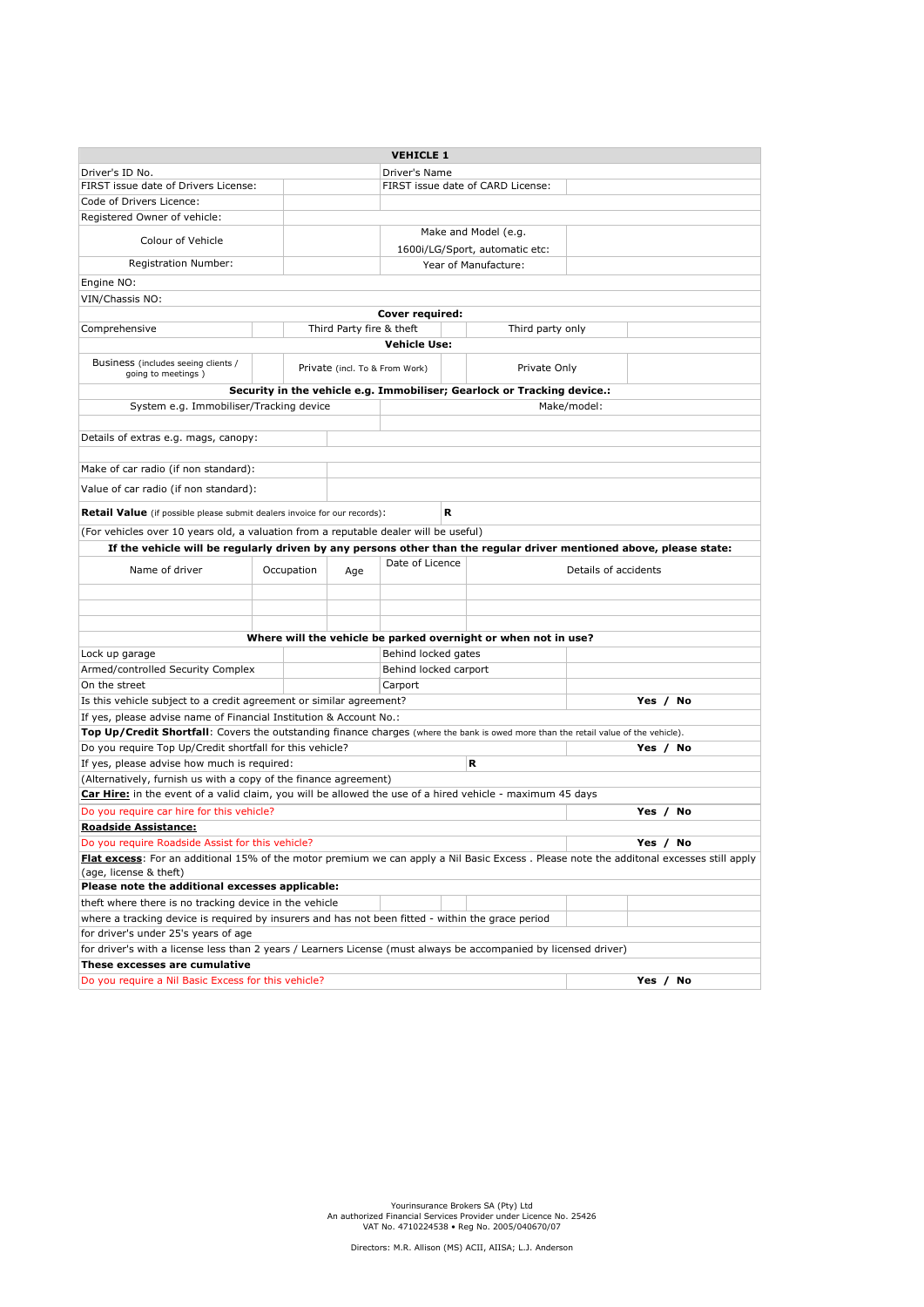|                                                                                                                                         |                                   |            |                                | <b>VEHICLE 2</b>      |   |                                                                         |                      |             |
|-----------------------------------------------------------------------------------------------------------------------------------------|-----------------------------------|------------|--------------------------------|-----------------------|---|-------------------------------------------------------------------------|----------------------|-------------|
| Driver's ID No.<br>Driver's Name                                                                                                        |                                   |            |                                |                       |   |                                                                         |                      |             |
| FIRST issue date of Drivers License:                                                                                                    | FIRST issue date of CARD License: |            |                                |                       |   |                                                                         |                      |             |
| Code of Drivers Licence:                                                                                                                |                                   |            |                                |                       |   |                                                                         |                      |             |
| Registered Owner of vehicle:                                                                                                            |                                   |            |                                |                       |   |                                                                         |                      |             |
| Colour of Vehicle                                                                                                                       |                                   |            |                                |                       |   | Make and Model (e.g.                                                    |                      |             |
| Registration Number:                                                                                                                    |                                   |            |                                |                       |   | 1600i/LG/Sport, automatic etc:<br>Year of Manufacture:                  |                      |             |
|                                                                                                                                         |                                   |            |                                |                       |   |                                                                         |                      |             |
| Engine NO:                                                                                                                              |                                   |            |                                |                       |   |                                                                         |                      |             |
| VIN/Chassis NO:                                                                                                                         |                                   |            |                                | Cover required:       |   |                                                                         |                      |             |
| Comprehensive                                                                                                                           |                                   |            | Third Party fire & theft       |                       |   | Third party only                                                        |                      |             |
|                                                                                                                                         |                                   |            |                                | <b>Vehicle Use:</b>   |   |                                                                         |                      |             |
|                                                                                                                                         |                                   |            |                                |                       |   |                                                                         |                      |             |
| Business (includes seeing clients /<br>going to meetings)                                                                               |                                   |            | Private (incl. To & From Work) |                       |   | Private Only                                                            |                      |             |
|                                                                                                                                         |                                   |            |                                |                       |   | Security in the vehicle e.g. Immobiliser; Gearlock or Tracking device.: |                      |             |
| System e.g. Immobiliser/Tracking device                                                                                                 |                                   |            |                                |                       |   |                                                                         | Make/model:          |             |
|                                                                                                                                         |                                   |            |                                |                       |   |                                                                         |                      |             |
| Details of extras e.g. mags, canopy:                                                                                                    |                                   |            |                                |                       |   |                                                                         |                      |             |
| Make of car radio (if non standard):                                                                                                    |                                   |            |                                |                       |   |                                                                         |                      |             |
| Value of car radio (if non standard):                                                                                                   |                                   |            |                                |                       |   |                                                                         |                      |             |
| <b>Retail Value</b> (if possible please submit dealers invoice for our records):                                                        |                                   |            |                                |                       | R |                                                                         |                      |             |
| (For vehicles over 10 years old, a valuation from a reputable dealer will be useful)                                                    |                                   |            |                                |                       |   |                                                                         |                      |             |
| If the vehicle will be regularly driven by any persons other than the regular driver mentioned above, please state:                     |                                   |            |                                |                       |   |                                                                         |                      |             |
| Name of driver                                                                                                                          |                                   | Occupation | Age                            | Date of Licence       |   |                                                                         | Details of accidents |             |
|                                                                                                                                         |                                   |            |                                |                       |   |                                                                         |                      |             |
|                                                                                                                                         |                                   |            |                                |                       |   |                                                                         |                      |             |
|                                                                                                                                         |                                   |            |                                |                       |   |                                                                         |                      |             |
|                                                                                                                                         |                                   |            |                                |                       |   |                                                                         |                      |             |
|                                                                                                                                         |                                   |            |                                |                       |   | Where will the vehicle be parked overnight or when not in use?          |                      |             |
| Lock up garage                                                                                                                          |                                   |            |                                | Behind locked gates   |   |                                                                         |                      |             |
| Armed/controlled Security Complex                                                                                                       |                                   |            |                                | Behind locked carport |   |                                                                         |                      |             |
| On the street                                                                                                                           |                                   |            |                                | Carport               |   |                                                                         |                      |             |
| Is this vehicle subject to a credit agreement or similar agreement?                                                                     |                                   |            |                                |                       |   |                                                                         |                      | Yes / No    |
| If yes, please advise name of Financial Institution & Account No.:                                                                      |                                   |            |                                |                       |   |                                                                         |                      |             |
| Top Up/Credit Shortfall: Covers the outstanding finance charges (where the bank is owed more than the retail value of the vehicle).     |                                   |            |                                |                       |   |                                                                         |                      |             |
| Do you require Top Up/Credit shortfall for this vehicle?                                                                                |                                   |            |                                |                       |   |                                                                         |                      | Yes / No    |
| If yes, please advise how much is required:                                                                                             |                                   |            |                                |                       |   | R                                                                       |                      |             |
| (Alternatively, furnish us with a copy of the finance agreement)                                                                        |                                   |            |                                |                       |   |                                                                         |                      |             |
| Car Hire: in the event of a valid claim, you will be allowed the use of a hired vehicle - maximum 45 days                               |                                   |            |                                |                       |   |                                                                         |                      |             |
| Do you require car hire for this vehicle?                                                                                               |                                   |            |                                |                       |   |                                                                         |                      | Yes /<br>No |
| <b>Roadside Assistance:</b><br>Do you require Roadside Assist for this vehicle?<br>Yes $/$<br>No                                        |                                   |            |                                |                       |   |                                                                         |                      |             |
| Flat excess: For an additional 15% of the motor premium we can apply a Nil Basic Excess. Please note the additonal excesses still apply |                                   |            |                                |                       |   |                                                                         |                      |             |
| (age, license & theft)<br>Please note the additional excesses applicable:                                                               |                                   |            |                                |                       |   |                                                                         |                      |             |
| theft where there is no tracking device in the vehicle                                                                                  |                                   |            |                                |                       |   |                                                                         |                      |             |
| where a tracking device is required by insurers and has not been fitted - within the grace period                                       |                                   |            |                                |                       |   |                                                                         |                      |             |
| for driver's under 25's years of age                                                                                                    |                                   |            |                                |                       |   |                                                                         |                      |             |
| for driver's with a license less than 2 years / Learners License (must always be accompanied by licensed driver)                        |                                   |            |                                |                       |   |                                                                         |                      |             |
| These excesses are cumulative                                                                                                           |                                   |            |                                |                       |   |                                                                         |                      |             |
| Do you require a Nil Basic Excess for this vehicle?                                                                                     |                                   |            |                                |                       |   |                                                                         |                      | Yes / No    |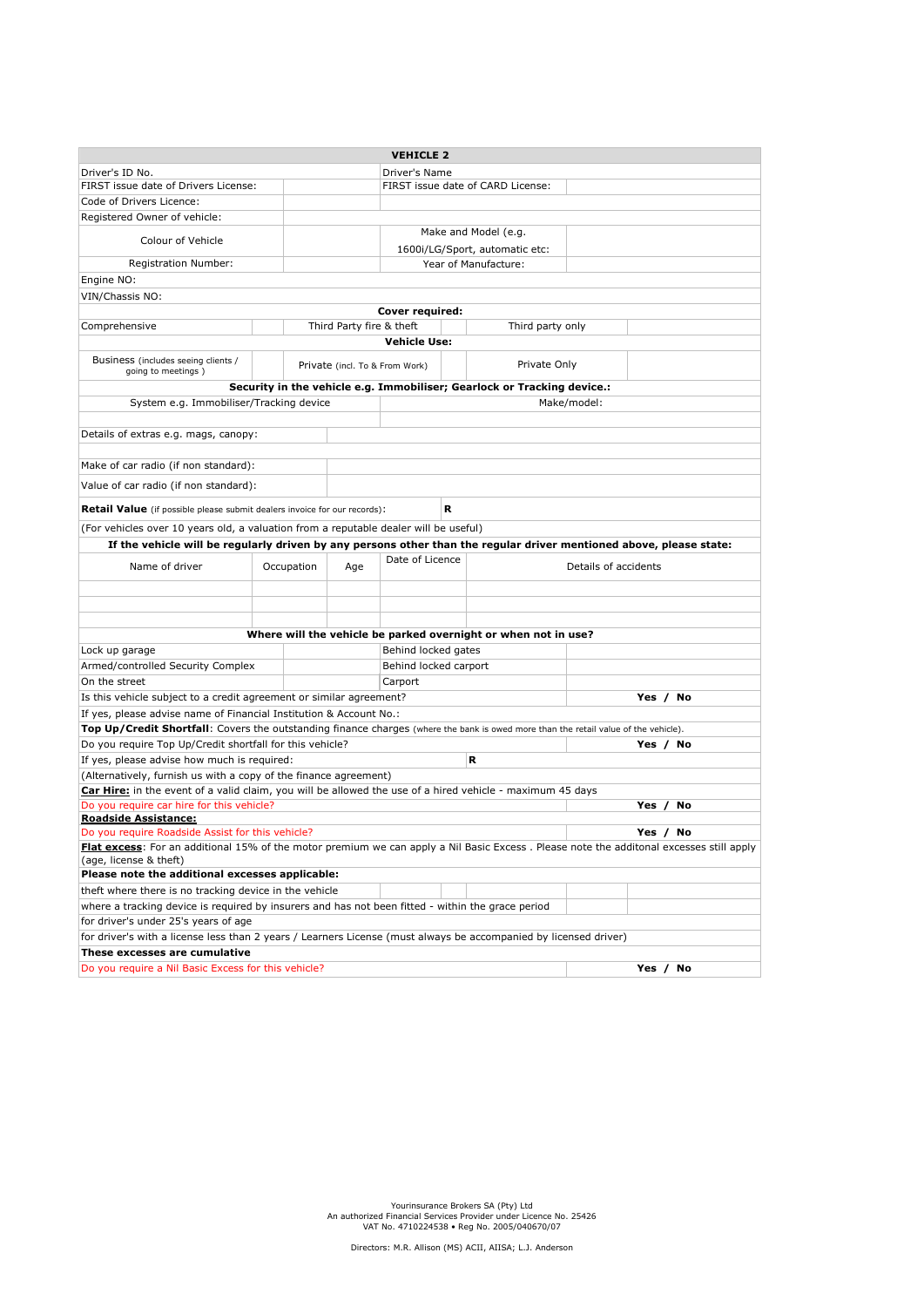|                                                                                                                                     |                                                                                                           |                                | <b>VEHICLE 3</b>      |                                   |                                                                         |                                                                                                                                         |  |
|-------------------------------------------------------------------------------------------------------------------------------------|-----------------------------------------------------------------------------------------------------------|--------------------------------|-----------------------|-----------------------------------|-------------------------------------------------------------------------|-----------------------------------------------------------------------------------------------------------------------------------------|--|
| Driver's ID No.<br>Driver's Name                                                                                                    |                                                                                                           |                                |                       |                                   |                                                                         |                                                                                                                                         |  |
| FIRST issue date of Drivers License:                                                                                                |                                                                                                           |                                |                       | FIRST issue date of CARD License: |                                                                         |                                                                                                                                         |  |
| Code of Drivers Licence:                                                                                                            |                                                                                                           |                                |                       |                                   |                                                                         |                                                                                                                                         |  |
| Registered Owner of vehicle:                                                                                                        |                                                                                                           |                                |                       |                                   |                                                                         |                                                                                                                                         |  |
| Colour of Vehicle                                                                                                                   |                                                                                                           |                                |                       |                                   | Make and Model (e.g.                                                    |                                                                                                                                         |  |
|                                                                                                                                     |                                                                                                           |                                |                       |                                   | 1600i/LG/Sport, automatic etc:                                          |                                                                                                                                         |  |
| Registration Number:                                                                                                                |                                                                                                           |                                |                       |                                   | Year of Manufacture:                                                    |                                                                                                                                         |  |
| Engine NO:                                                                                                                          |                                                                                                           |                                |                       |                                   |                                                                         |                                                                                                                                         |  |
| VIN/Chassis NO:                                                                                                                     |                                                                                                           |                                |                       |                                   |                                                                         |                                                                                                                                         |  |
| Cover required:                                                                                                                     |                                                                                                           |                                |                       |                                   |                                                                         |                                                                                                                                         |  |
| Comprehensive                                                                                                                       |                                                                                                           | Third Party fire & theft       |                       |                                   | Third party only                                                        |                                                                                                                                         |  |
|                                                                                                                                     |                                                                                                           |                                | <b>Vehicle Use:</b>   |                                   |                                                                         |                                                                                                                                         |  |
| Business (includes seeing clients /<br>going to meetings)                                                                           |                                                                                                           | Private (incl. To & From Work) |                       |                                   | Private Only                                                            |                                                                                                                                         |  |
|                                                                                                                                     |                                                                                                           |                                |                       |                                   | Security in the vehicle e.g. Immobiliser; Gearlock or Tracking device.: |                                                                                                                                         |  |
| System e.g. Immobiliser/Tracking device                                                                                             |                                                                                                           |                                |                       |                                   | Make/model:                                                             |                                                                                                                                         |  |
|                                                                                                                                     |                                                                                                           |                                |                       |                                   |                                                                         |                                                                                                                                         |  |
| Details of extras e.g. mags, canopy:                                                                                                |                                                                                                           |                                |                       |                                   |                                                                         |                                                                                                                                         |  |
| Make of car radio (if non standard):                                                                                                |                                                                                                           |                                |                       |                                   |                                                                         |                                                                                                                                         |  |
| Value of car radio (if non standard):                                                                                               |                                                                                                           |                                |                       |                                   |                                                                         |                                                                                                                                         |  |
| <b>Retail Value</b> (if possible please submit dealers invoice for our records):                                                    |                                                                                                           |                                |                       | R                                 |                                                                         |                                                                                                                                         |  |
| (For vehicles over 10 years old, a valuation from a reputable dealer will be useful)                                                |                                                                                                           |                                |                       |                                   |                                                                         |                                                                                                                                         |  |
|                                                                                                                                     |                                                                                                           |                                |                       |                                   |                                                                         | If the vehicle will be regularly driven by any persons other than the regular driver mentioned above, please state:                     |  |
| Name of driver                                                                                                                      | Occupation                                                                                                | Age                            | Date of Licence       |                                   |                                                                         | Details of accidents                                                                                                                    |  |
|                                                                                                                                     |                                                                                                           |                                |                       |                                   |                                                                         |                                                                                                                                         |  |
|                                                                                                                                     |                                                                                                           |                                |                       |                                   |                                                                         |                                                                                                                                         |  |
|                                                                                                                                     |                                                                                                           |                                |                       |                                   |                                                                         |                                                                                                                                         |  |
|                                                                                                                                     |                                                                                                           |                                |                       |                                   | Where will the vehicle be parked overnight or when not in use?          |                                                                                                                                         |  |
| Lock up garage                                                                                                                      |                                                                                                           |                                | Behind locked gates   |                                   |                                                                         |                                                                                                                                         |  |
| Armed/controlled Security Complex                                                                                                   |                                                                                                           |                                | Behind locked carport |                                   |                                                                         |                                                                                                                                         |  |
| On the street                                                                                                                       |                                                                                                           |                                | Carport               |                                   |                                                                         |                                                                                                                                         |  |
| Is this vehicle subject to a credit agreement or similar agreement?                                                                 |                                                                                                           |                                |                       |                                   |                                                                         | Yes / No                                                                                                                                |  |
| If yes, please advise name of Financial Institution & Account No.:                                                                  |                                                                                                           |                                |                       |                                   |                                                                         |                                                                                                                                         |  |
| Top Up/Credit Shortfall: Covers the outstanding finance charges (where the bank is owed more than the retail value of the vehicle). |                                                                                                           |                                |                       |                                   |                                                                         |                                                                                                                                         |  |
| Do you require Top Up/Credit shortfall for this vehicle?                                                                            |                                                                                                           |                                |                       |                                   |                                                                         | Yes / No                                                                                                                                |  |
| If yes, please advise how much is required:                                                                                         |                                                                                                           |                                |                       |                                   | R                                                                       |                                                                                                                                         |  |
| (Alternatively, furnish us with a copy of the finance agreement)                                                                    |                                                                                                           |                                |                       |                                   |                                                                         |                                                                                                                                         |  |
| Car Hire: in the event of a valid claim, you will be allowed the use of a hired vehicle - maximum 45 days                           |                                                                                                           |                                |                       |                                   |                                                                         |                                                                                                                                         |  |
| Do you require car hire for this vehicle?                                                                                           |                                                                                                           |                                |                       |                                   |                                                                         | Yes / No                                                                                                                                |  |
| <b>Roadside Assistance:</b>                                                                                                         |                                                                                                           |                                |                       |                                   |                                                                         |                                                                                                                                         |  |
| Do you require Roadside Assist for this vehicle?<br>Yes / No                                                                        |                                                                                                           |                                |                       |                                   |                                                                         |                                                                                                                                         |  |
|                                                                                                                                     |                                                                                                           |                                |                       |                                   |                                                                         | Flat excess: For an additional 15% of the motor premium we can apply a Nil Basic Excess. Please note the additonal excesses still apply |  |
| (age, license & theft)                                                                                                              |                                                                                                           |                                |                       |                                   |                                                                         |                                                                                                                                         |  |
|                                                                                                                                     | Please note the additional excesses applicable:<br>theft where there is no tracking device in the vehicle |                                |                       |                                   |                                                                         |                                                                                                                                         |  |
| where a tracking device is required by insurers and has not been fitted - within the grace period                                   |                                                                                                           |                                |                       |                                   |                                                                         |                                                                                                                                         |  |
| for driver's under 25's years of age                                                                                                |                                                                                                           |                                |                       |                                   |                                                                         |                                                                                                                                         |  |
| for driver's with a license less than 2 years / Learners License (must always be accompanied by licensed driver)                    |                                                                                                           |                                |                       |                                   |                                                                         |                                                                                                                                         |  |
| These excesses are cumulative                                                                                                       |                                                                                                           |                                |                       |                                   |                                                                         |                                                                                                                                         |  |
| Do you require a Nil Basic Excess for this vehicle?                                                                                 |                                                                                                           |                                |                       |                                   |                                                                         | Yes / No                                                                                                                                |  |
|                                                                                                                                     |                                                                                                           |                                |                       |                                   |                                                                         |                                                                                                                                         |  |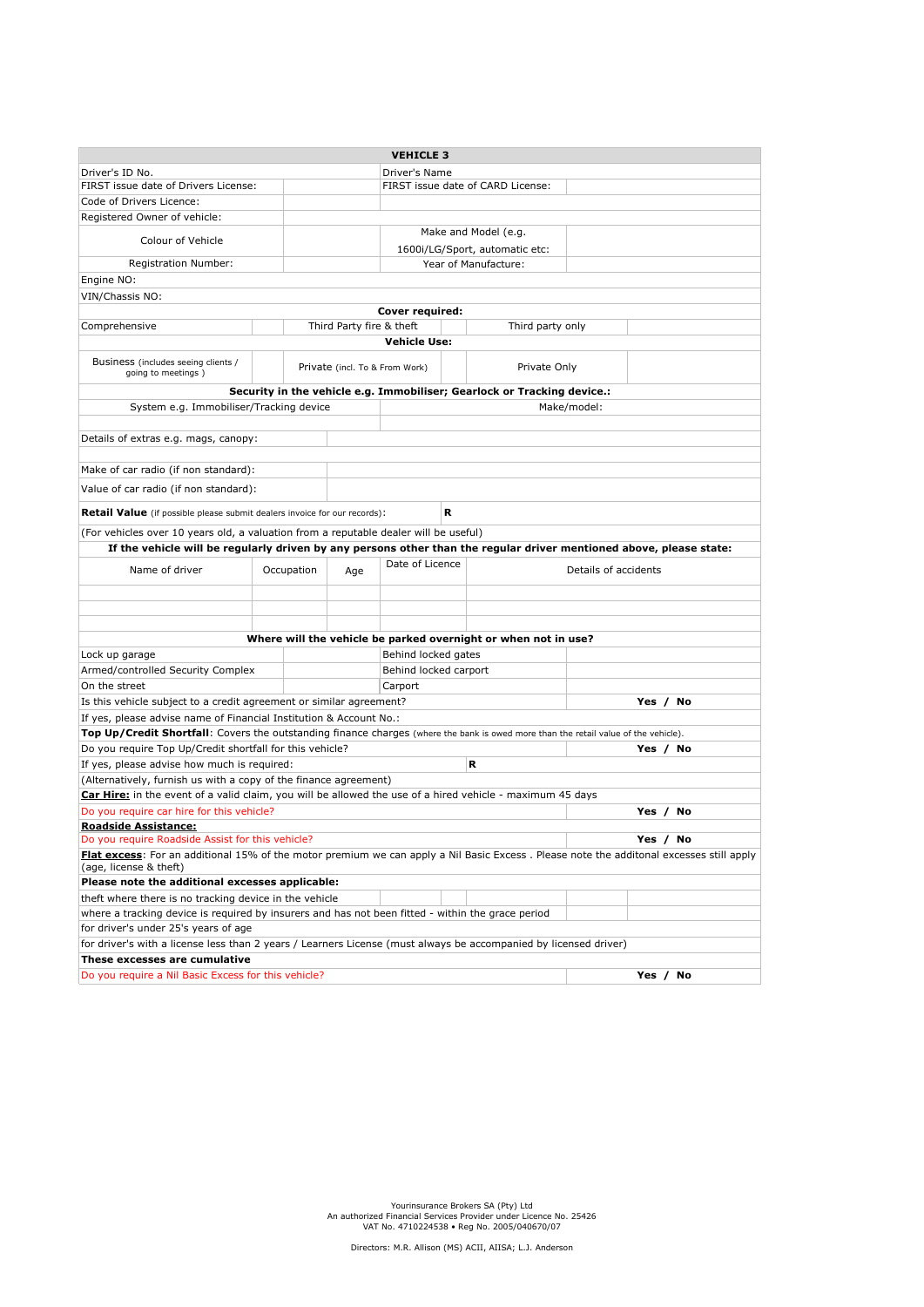|                                                                                                                 |               | <b>PLEASURE CRAFT SECTION</b><br>(Please circle Yes or no, or tick the most relevant box) |  |               |                            |                     |  |  |  |  |
|-----------------------------------------------------------------------------------------------------------------|---------------|-------------------------------------------------------------------------------------------|--|---------------|----------------------------|---------------------|--|--|--|--|
| Please state name of craft/s:                                                                                   |               |                                                                                           |  |               |                            |                     |  |  |  |  |
| Type of vessel(s):                                                                                              |               | Construction of Hull                                                                      |  | Serial Number |                            | Year of manufacture |  |  |  |  |
| Length of vessel (m/ft)<br>Design speed with current motors (knots/km per hour)                                 |               |                                                                                           |  |               |                            |                     |  |  |  |  |
|                                                                                                                 |               |                                                                                           |  |               |                            |                     |  |  |  |  |
| Where will the vessel be used?                                                                                  |               | Inland only                                                                               |  | Inland & Sea  |                            |                     |  |  |  |  |
| Please note: Maximum Sea Use - 80km from shore                                                                  |               |                                                                                           |  |               |                            |                     |  |  |  |  |
| Where is the vessel kept?                                                                                       |               |                                                                                           |  |               |                            |                     |  |  |  |  |
| Construction of the Hull:                                                                                       |               |                                                                                           |  |               |                            |                     |  |  |  |  |
| Who uses the craft?                                                                                             |               |                                                                                           |  |               |                            |                     |  |  |  |  |
| Is a license required for the craft?                                                                            |               |                                                                                           |  |               |                            | Yes / No            |  |  |  |  |
| If so do all users have one?                                                                                    |               |                                                                                           |  |               |                            | Yes / No            |  |  |  |  |
| Are any of the following done:                                                                                  | Racing?       |                                                                                           |  |               |                            | Yes / No            |  |  |  |  |
|                                                                                                                 | Water skiing? |                                                                                           |  |               | Yes / No                   |                     |  |  |  |  |
|                                                                                                                 | Fishing?      |                                                                                           |  |               | Yes / No                   |                     |  |  |  |  |
| Liability: the standard liability provided is R500,000. If you require more<br>cover please state the amount:   |               |                                                                                           |  | R             |                            |                     |  |  |  |  |
| This excludes water-skiers liability. Do you require water-skiers liability?                                    |               |                                                                                           |  |               |                            | Yes / No            |  |  |  |  |
|                                                                                                                 |               | Do you require the following extensions:                                                  |  |               |                            |                     |  |  |  |  |
| Sumberged Objects - applicable to motorized vessels only?                                                       |               |                                                                                           |  |               |                            | Yes / No            |  |  |  |  |
| Racing risks - applicable to yachts only?                                                                       |               |                                                                                           |  | Yes / No      |                            |                     |  |  |  |  |
| If yes, please state the value of: masts, spars, standing & running rigging, and the year these were purchased: |               |                                                                                           |  |               |                            |                     |  |  |  |  |
| Sum Insured :                                                                                                   |               | R                                                                                         |  |               |                            |                     |  |  |  |  |
| Year of purchase                                                                                                |               |                                                                                           |  |               |                            |                     |  |  |  |  |
| The Sums Insured for this section should represent the Full New Replacement Value of the vessel and equipment:  |               |                                                                                           |  |               |                            |                     |  |  |  |  |
| Items Insured                                                                                                   | Sum Insured   |                                                                                           |  |               | Special Terms & Conditions |                     |  |  |  |  |
|                                                                                                                 |               |                                                                                           |  |               |                            |                     |  |  |  |  |
| Extras:                                                                                                         |               |                                                                                           |  |               |                            |                     |  |  |  |  |
|                                                                                                                 |               | <b>Outboard Motor(s):</b>                                                                 |  |               |                            |                     |  |  |  |  |
| Make & horsepower:                                                                                              |               | Value                                                                                     |  |               | Serial Number              |                     |  |  |  |  |
|                                                                                                                 |               |                                                                                           |  |               |                            |                     |  |  |  |  |
|                                                                                                                 |               |                                                                                           |  |               |                            |                     |  |  |  |  |
|                                                                                                                 |               | Trailer(s):<br>Value                                                                      |  |               | Serial Number              |                     |  |  |  |  |
| Make & horsepower:                                                                                              |               |                                                                                           |  |               |                            |                     |  |  |  |  |
|                                                                                                                 |               |                                                                                           |  |               |                            |                     |  |  |  |  |
|                                                                                                                 |               | Special equipment (list of all equipment on board for which cover is required)            |  |               |                            |                     |  |  |  |  |
|                                                                                                                 |               | Value:                                                                                    |  |               |                            |                     |  |  |  |  |
| $\mathbf{1}$                                                                                                    |               |                                                                                           |  |               |                            |                     |  |  |  |  |
| $\overline{2}$                                                                                                  |               |                                                                                           |  |               |                            |                     |  |  |  |  |
| 3                                                                                                               |               |                                                                                           |  |               |                            |                     |  |  |  |  |
| $\overline{4}$                                                                                                  |               |                                                                                           |  |               |                            |                     |  |  |  |  |
| 5                                                                                                               |               |                                                                                           |  |               |                            |                     |  |  |  |  |
| 6                                                                                                               |               |                                                                                           |  |               |                            |                     |  |  |  |  |